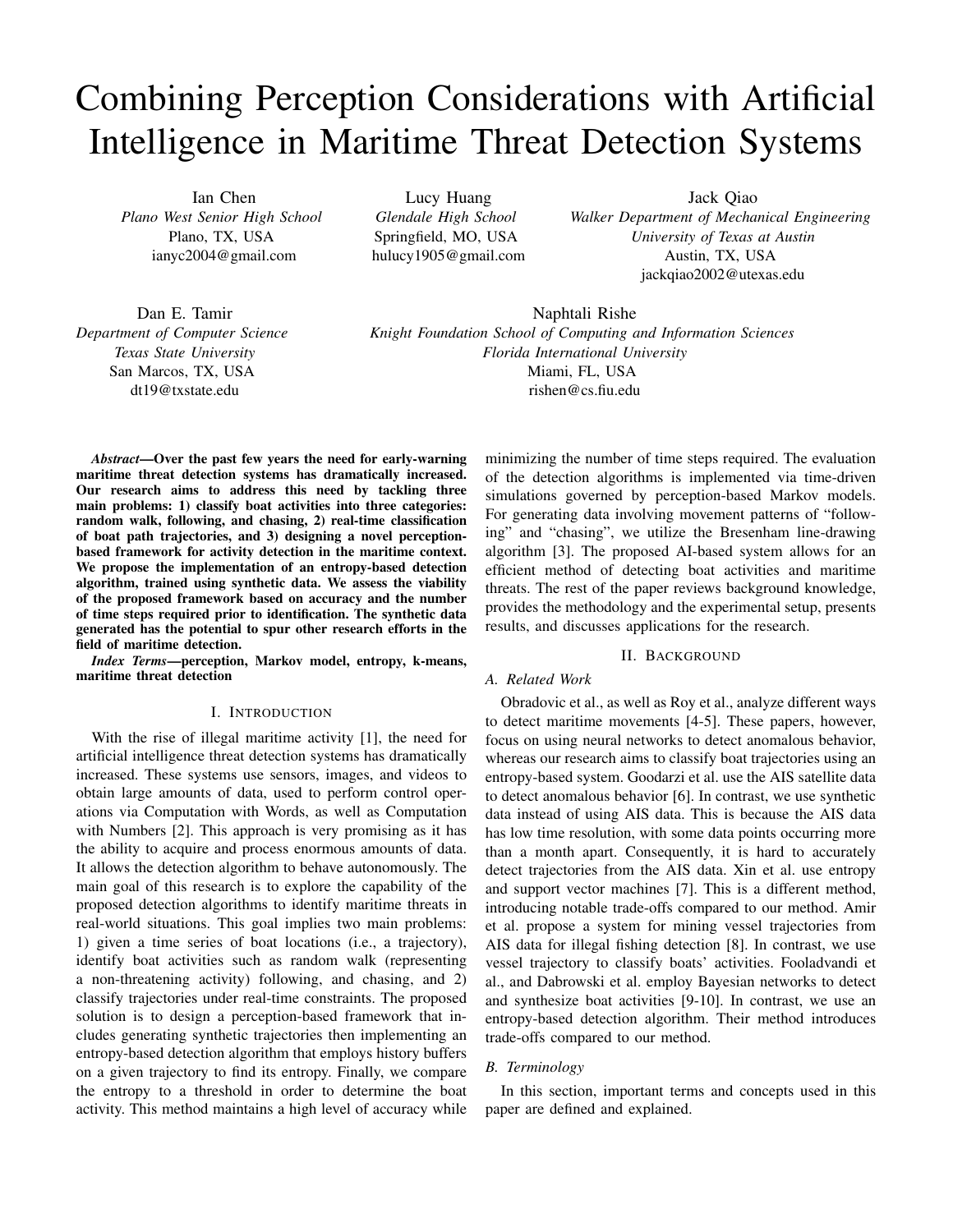Bresenham Algorithm: The Bresenham algorithm is used to draw an approximation of a line in an integer coordinate system. Given the coordinates of the current point on a line, this algorithm determines the coordinates of the following points by selecting points that form the closest approximation of a line, adjusting the error with each step [3]. Our work utilizes the Bresenham algorithm to plot trajectories in the simulations of chasing and following.

Markov Models: Markov models are stochastic models that assume that future system's states depend only on  $k$ previous states. The use of these models provides a method for analyzing dynamic systems, in this case boats, since the predicted future positional boats' states depend on the past positional states [11]. In our work, Markov models are used to model boat activities, in a way that reflects human perception of boat activities, and to generate synthetic trajectory data.

Entropy: In Information Theory, first-order entropy is defined as follows [12]:

$$
H = -\sum_{i} P(i) \log_2 P(i) \tag{1}
$$

In our work, the entropy,  $H$ , is calculated and aggregated for many trajectories. Then, an entropy threshold is calculated for classification of the trajectory activities. The maximum entropy implies a random trajectory, while the minimal entropy implies a deterministic trajectory.

History Buffer: The detection algorithm uses multiple history buffers, which store a set amount of data points for calculating the entropy through a sliding-window.

K-means Clustering: Traditionally, a cluster is a collection of data points close together presumably due to key similarities; and the term "centroid" refers to the best representation of that cluster as a point. "K-means clustering" is an algorithm which partitions data points into discrete clusters based on mean-distance calculations [13]. The k-means algorithm randomly assigns k centroids and iteratively updates the centers and the points assignments in a way that minimizes the sum of the distances between the points and their corresponding centroid. In this paper, K-means clustering is used to determine the unsupervised entropy thresholds.

#### III. EXPERIMENTS

The experimental setup involves a variety of data synthesis and detection experiments evaluated for accuracy.

# *A. Setup*

For optimized performance, we synthesized and trained the classifier in C++ and visualized the data with MATLAB and Python. Detection and writing data files are implemented with Python. We divided the experiments into two parts: synthesis of data to train and execute the detection algorithm, and detection methodologies.

In this experimental setup, we consider two boats:  $u$ , the malicious boat, and boat  $v$ , which might be chased or followed by  $u$ . To ensure that boat  $u$  catches  $v$  at some point in time, boat  $u$  is capable of having a higher speed than boat  $v$ . We assume that the boats travel in a discrete coordinate system.

# *B. Data Synthesis Experiments*

To train the classifier, we synthesize data for three categories.

Random Walk (Static Simulation): For each move of boat  $u$ , the simulation randomly selects one of the nine possible moves representing the current coordinate of boat  $u$  and the eight nearest neighbors of the current coordinate of boat  $u$ . For example, the cardinal direction East - and the non-cardinal direction Northeast - represent possible nearest neighbor points. Since the simulation is static,  $v$  does not move. We regard this as a trivial case for the remainder of the paper.

Dynamic and Static Chasing: In the static chasing simulation, boat  $v$  is static, and boat  $u$  moves according to the Bresenham algorithm towards boat  $v$ . In the dynamic chasing simulation, boat  $v$  moves East by one discrete unit every  $m$ time steps, where  $m$  is the speed parameter for boat  $v$ . Boat  $u$ moves every time step according to the Bresenham algorithm.

Following: Boat  $u$  ensures that it is always behind boat  $v$ while randomly choosing one of three movement types: zigzag, chasing, and random-walk at random intervals. Boat  $v$ moves in a random predetermined cardinal direction.

## *C. Detection Experiments*

After training the classifier with synthetic data, we utilize the following methods to find q means, denoted as  $\mu_i$ , to characterize a given data set. From these means, we determine thresholds, finalizing the training process.

1) Finding Means: We find  $\mu_i$  in both supervised and unsupervised methods.

**Supervised Means:** This is a method of calculating  $\mu_i$  that best represents each trajectory type. Knowing the trajectory type of a given entropy data, we find the entropy mean of the points of that trajectory type. Given  $q$  trajectory types to analyze, we obtain  $q$  means for each kind of trajectory.

Unsupervised K-means Clustering: With k-means, we find representative centroids of the data for a preset parameter- $k$ , the number of clusters. In this context,  $k = q$  to find q means that best represent the entropy data.

*2) Finding Thresholds:* Next, we find  $q - 1$  thresholds, which allows using simple inequality relations to classify a given trajectory, to finalize the training procedure for the classifier. We consider the following two methods:

Voronoi Diagram: Voronoi diagrams can be used to partition a multidimensional space for a given data set [14]. In our experiments, the Voronoi diagrams are used to partition 1-D space, which is entropy, using the midpoints between the means as follows:

$$
T_i = \frac{\mu_i + \mu_{i+1}}{2} \tag{2}
$$

Weighted Means: To find the thresholds/boundaries of two entropy data clusters we use the mean values,  $\mu_i$ , of the entropy thresholds, and their standard deviations,  $\sigma_i$ , we find the entropy boundaries,  $T_i$ , between consecutive data clusters using the equation: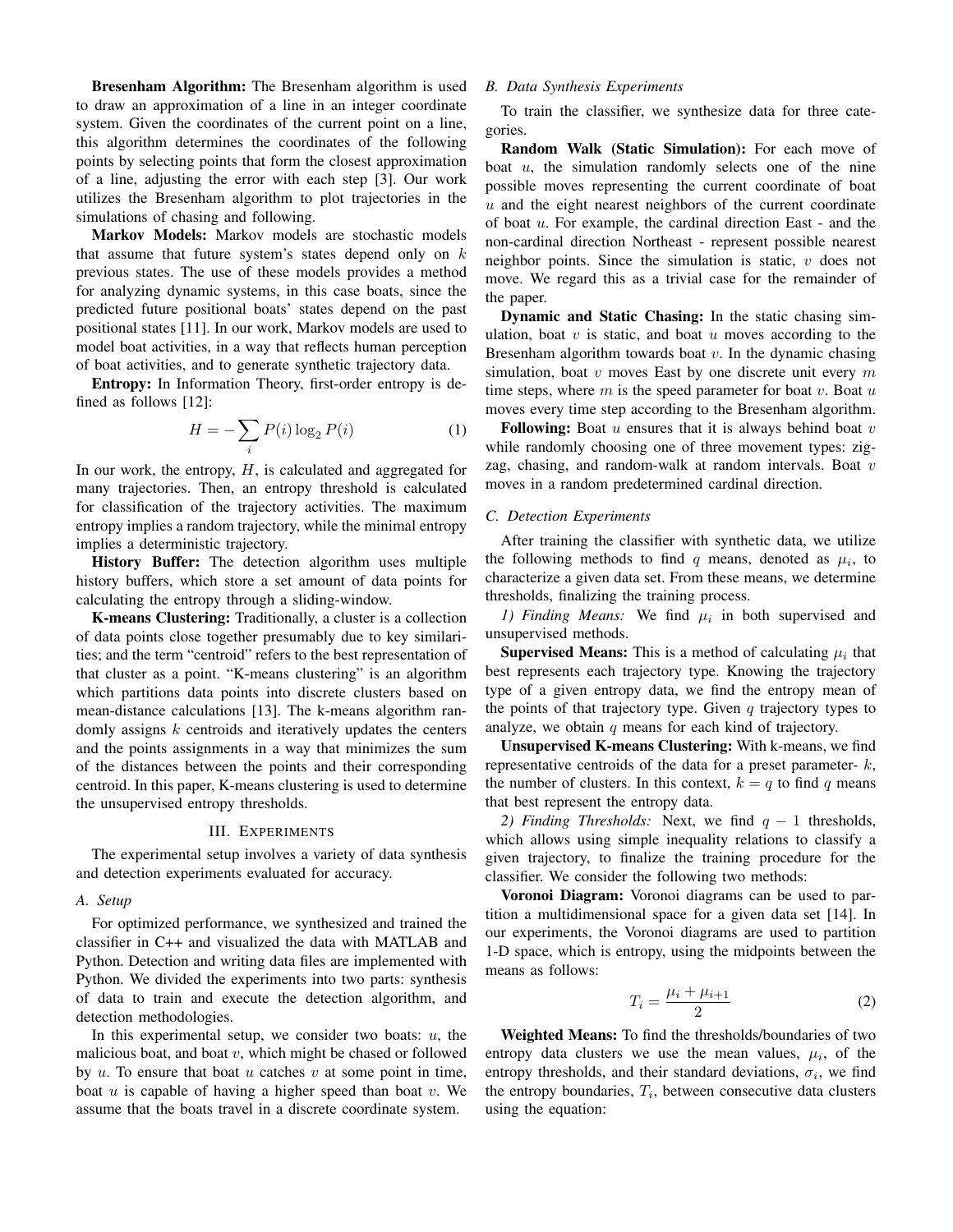$$
T_i = \mu_i + \frac{\sigma_i(\mu_{i+1} - \mu_i)}{\sigma_i + \sigma_{i+1}}, \ \ 1 \le i \le q - 1 \tag{3}
$$

With two ways to find means and two ways to calculate  $T_i$ , we analyze and compare a total of four methods to calculate  $T_i$ .

Detection Procedures: In this experiment, the four methods of detection described above are employed.

- 1) Supervised Weighted: we train the detection algorithm with supervised means and weighted thresholds.
- 2) Supervised Voronoi: we train the detection algorithm with supervised means and thresholds found with the Voronoi diagrams.
- 3) Unsupervised Weighted: we train with k-means and weighted thresholds.
- 4) Unsupervised Voronoi: we train with k-means and thresholds found with the Voronoi diagrams.

#### IV. TECHNIQUE

#### *A. Synthesis*

Random walk: The random walk simulation gives equal probability to all of the nine possible next locations. At the beginning of the simulation, boat u starts at  $(1790, 1790)$ and boat  $v$  is static at  $(2047, 2047)$ . For every move of boat  $u$ , a pseudo-random number between 1 and 9 is generated. These nine numbers correspond to one of nine possible next locations. Boat  $u$  and boat  $v$  cannot move outside the bounds  $(4096, 4096)$ . The simulation ends either when boat u reaches boat  $v$  or after a set number of time steps.

Chasing: Both the static and dynamic variants utilize the Bresenham algorithm. For each move of boat  $u$ , the Bresenham algorithm uses the positions of both boats to calculate the approximate line between the two boat positions, and the first 20 points of the line constitute the next position taken by boat u.

Following: At the beginning of the simulation of following, boat u starts at  $(2047, 1790)$ , and boat v starts at  $(2047, 2047)$ . Boat  $v$  is preset to move one unit East. The algorithm for boat  $u$ 's movement first determines whether or not boat  $u$  is behind boat  $v$ . This is done by drawing a line through boat  $v$  perpendicular to its last move. Checking in which side of the line boat  $u$ 's position is, determines the next movement type. If boat  $u$  is not behind boat  $v$ , then boat  $u$  performs a Bresenham circle-drawing algorithm-based circling maneuver to travel behind boat  $v$ . The circling algorithm chooses the compass direction that takes boat  $u$  to a new position where the change in the distance between boat  $u$  and boat  $v$  is minimized. When boat  $u$  is behind boat  $v$ , a 3-state disguised chasing algorithm for boat  $u$  is performed, in which boat  $u$ alternates between zig-zag, chasing, or random walk patterns. If boat  $u$  is behind boat  $v$ , then boat  $u$  continues with the following procedure. The simulation of following ends once boat  $u$  reaches boat  $v$ .

# *B. Detection*

The first step of the detection algorithm is finding the entropy of a given trajectory. To find the entropy mean of each movement, the detection algorithm is trained with a synthetic data set, which contains a large number of synthesized trajectories. Given a trajectory of size n and history buffer  $H<sub>b</sub>$ of size b, we first calculate the empirical probabilities for each move. Next, we find the entropy of  $H$  by employing equation (1) we use  $P'(i)$  to denote that this is an estimated probability. The calculation of entropy relies on the number of time steps in a given trajectory, where a time step is the time interval for which the simulation progresses to the next step.

When running the detection, the number of time steps,  $t$ , in a given trajectory should be minimized while maintaining high accuracy of the given detection, since the goal is to detect boat activities early in the trajectory.

# V. EXPERIMENTS' RESULTS

# *A. Data Synthesis Experiments*

Random Walk: In this experiment, we have implemented the following procedure:

- 1) Generate a pseudo-random integer  $n \in [1, 9]$ .
- 2) Choose the next movement according to the procedure for random walk described in section IV part A.
- 3) Repeat steps 1-2 until boat u catches up to boat v or until the designated number of time steps.

Figure 1 depicts one instance of random walk.



Figure 1. Static random walk, boat  $u$  is represented by the blue dots.

From Figure 1, we can observe that random walk behaves as expected and resembles random walk reported in the literature [15].

Chasing: In this experiment we have implemented the traditional Bresenham line drawing algorithm as described in section B. Figure 2 depicts one instance of static chasing, and Figure 3 depicts one instance of dynamic chasing.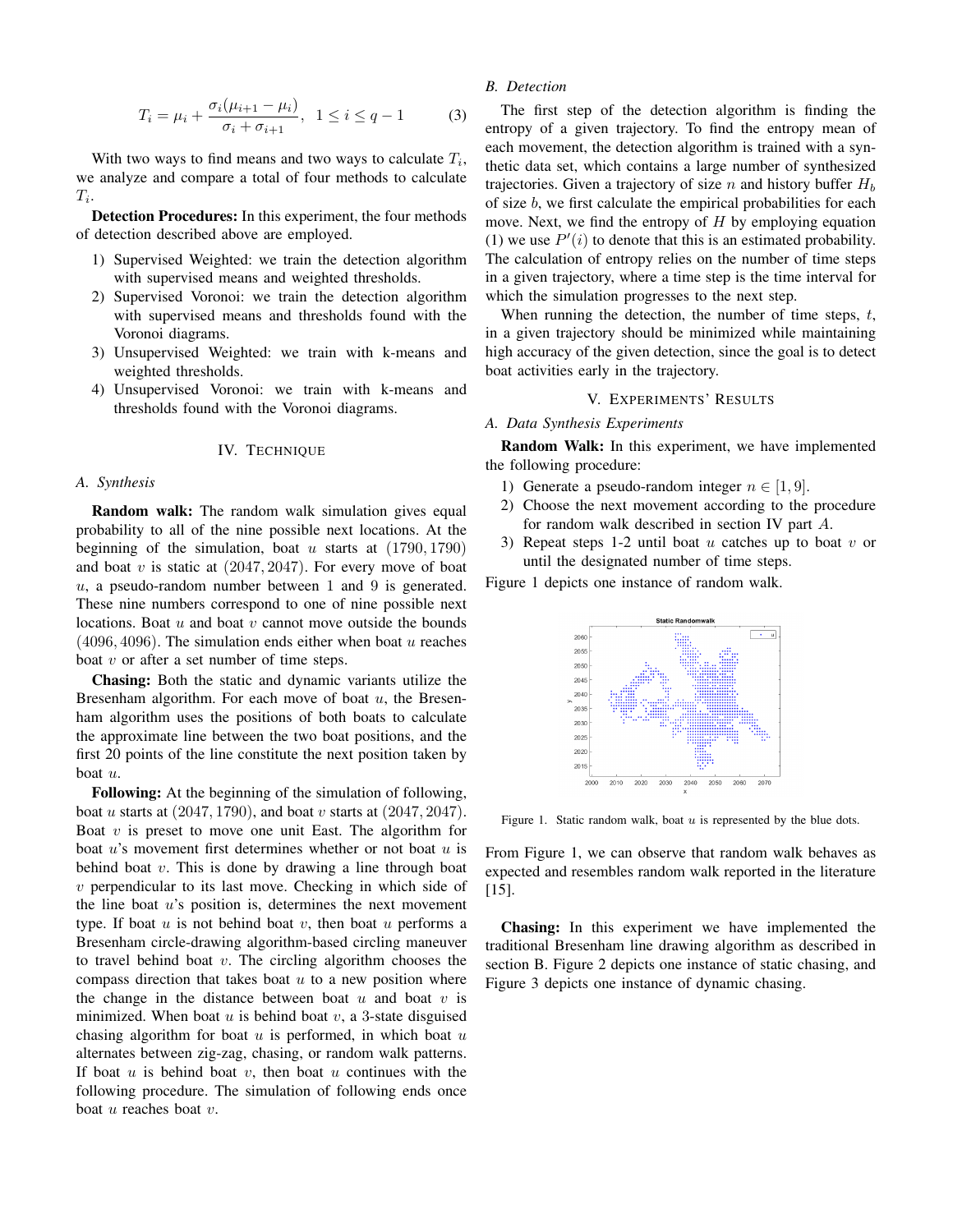

Figure 2. Static chasing: boat  $u$ , represented by the red line, starts at the top and goes towards boat  $v$ , which is static and represented by the black dot.



Figure 3. Dynamic chasing: boat  $u$ , represented by the red line, starts at the top and goes towards boat  $v$ , which is represented by the black line. Boat  $v$ starts from the right and moves left.

From Figure 2, we can observe that the simulation follows the Bresenham algorithm. Since boat  $v$  is static, the chaser (boat  $u$ ) moves in a straight line towards boat  $v$ . A human sitting on boat  $v$  would most likely observe that  $v$  is being chased.

From Figure 3, we can observe that boat  $u$  follows a constantly updated Bresenham line drawing algorithm. Since boat  $v$  is moving, the lines drawn are updated in each time step, and only the first Bresenham step is taken. When the position of boat  $v$  changes, the algorithm redraws the line according to the Bresenham algorithm.

Following: In this experiment, we have implemented the following procedure:

- 1) Verify that boat  $u$  is behind boat  $v$  (as described in section A above).
- 2) When boat  $u$  is behind boat  $v$ , follow the 3-State Disguised Chasing algorithm.
- 3) The simulation ends when boat  $u$  catches boat  $v$  or when the designated number of time steps has been reached.

Figure 4 depicts one instance of the pattern of "following".



Figure 4. Dynamic following with boat  $v$  traveling right-to-left along the black segment and boat  $u$  traveling along the blue segment starting from the leftmost point.

From Figure 4, we can observe that boat  $u$  starts in front of boat  $v$  and performs the Bresenham circle drawing algorithm in order to get behind boat  $v$ . After boat  $u$  is behind boat  $v$ , it performs a 3-state procedure, where the trajectory alternates between Bresenham, random, walk, and zig-zag.

### *B. Detection Experiments*

**Supervised Means:** Given a trajectory of size  $n$  and history buffer of size b, we:

- 1) Estimate the probabilities of each of the nine moves.
- 2) Calculate the entropy using a history buffer of size b.
- 3) Evaluate the average of  $n-b$  buffer entropy data points to get the entropy value for the trajectory.
- 4) Using these means, identify thresholds as per equations (2) or (3).

Unsupervised Means: To find unsupervised means we:

- 1) Estimate the probabilities of each move.
- 2) Calculate the entropy using a history buffer of size  $b$ .
- 3) Employ k-means clustering to assign  $q$  centroids to the data set.
- 4) Using these means, identify thresholds as per equations (2) or (3).

Table 1 provides the means and centroids obtained by running the detection algorithm on a set of 200 synthetic trajectories.

Table I MEANS AND CENTROIDS OBTAINED BY RUNNING THE DETECTION ALGORITHM ON A SET OF 200 SYNTHETIC TRAJECTORIES.

| <b>Parameter</b>          | Random Walk | <i>Chasing</i> | <b>Following</b> |
|---------------------------|-------------|----------------|------------------|
| Supervised Means          | 3.0629      | 1.0188         | 2.5743           |
| K-means Centroids         | 3.0321      | 1.0195         | 2.5999           |
| <b>Standard Deviation</b> | 0.1548      | 0.4539         | 0.0058           |

From Table 1 we can see that the k-means centroids are relatively close to the supervised mean values, presumably due to the averaging nature of k-means. Because of this similarity, supervised and unsupervised mean values (and therefore the thresholds) are similar, signifying that, in this case, the unsupervised algorithm is almost as robust as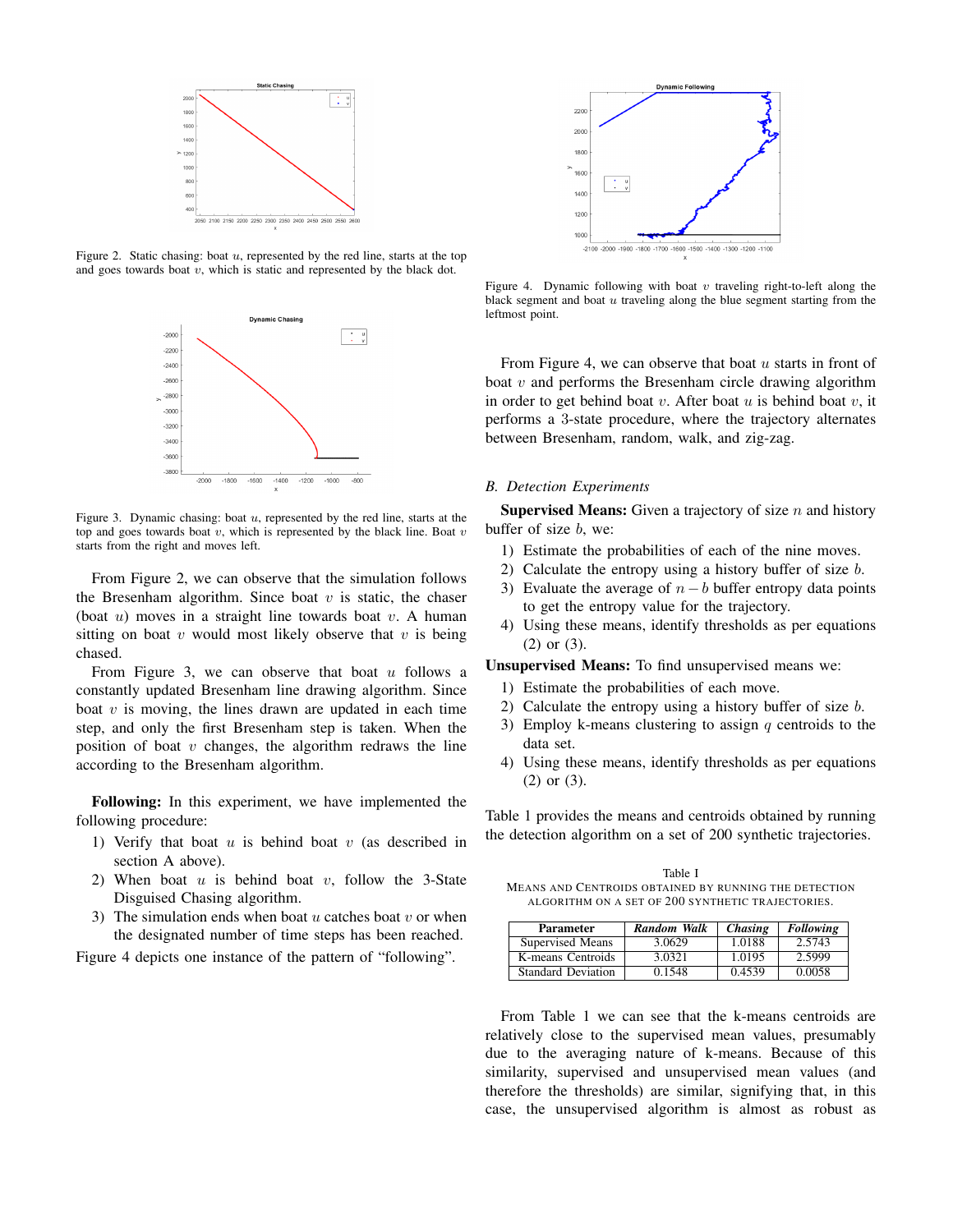the supervised algorithm. Next, we find thresholds using equations (2) and (3). Table 2 provides the resultant threshold values:

Table II THRESHOLD VALUES

|                    | <b>Supervised</b><br>Weighted | <i>Supervised</i><br><b>Voronoi</b> | K-means<br>Weighted | K-means<br>Voronoi |
|--------------------|-------------------------------|-------------------------------------|---------------------|--------------------|
| $T_{\rm 1}$        |                               |                                     |                     |                    |
| $\scriptstyle T_2$ | 1.414                         | 1.797                               | 1.421               | 1.810              |
| $T_{3}$            | 3.057                         | 2.819                               | 3.027               | 2.816              |

From Table 2, we can observe that the thresholds obtained through the different methods are quite similar.

Finally, we obtain the thresholds for the four detection experiments: supervised weighted, supervised Voronoi, unsupervised (k-means) weighted, and unsupervised Voronoi thresholds. These, as well as detection accuracy, are shown in Tables III-VI.

# Detection Procedures

We run detection across the array  $P_i = [0.1, 0.3, 0.5]$ , where  $P_i$  is equal to the proportion of time-steps T used to classify. In this experiment and in all the others,  $T = 3000$  time-steps. Thus,  $P_i$  equals 300, 900, or 1500 time-steps. For the classification, we use a new set (different than the training set) of trajectories with varying boat  $v$  speeds, positions, and trajectories.

The following paragraph provides details of the detection procedure.

- 1) Once the detection algorithm has been trained (by using either supervised or unsupervised means) and entropy thresholds have been found (by either using weighted or Voronoi), the algorithm calculates the entropy  $H_i$  of trajectory  $i$  via equation (1). This calculation is based on  $P_i$ .
- 2) The detection algorithm classifies boat trajectories by comparing  $H_i$  to the entropy thresholds. After calculating the entropy of a given boat trajectory, the algorithm finds the largest threshold that is less than  $H_i$ , which yields one of the three possible boat activities:
	- a) If  $H_i < T_1$ , then the given trajectory is chasing.
	- b) If  $T_1 < H_i < T_2$ , then the given trajectory is following.
	- c) If  $T_2 < H_i$ , the the given trajectory is random walk.

Table III SUPERVISED WEIGHTED THRESHOLD ACCURACY

| $300$ steps                 | <b>True Positive</b> | <b>False Positive</b> | Accuracy |
|-----------------------------|----------------------|-----------------------|----------|
| Chasing                     | 123                  | 77                    | 61.5%    |
| Following                   | 160                  | 40                    | 80.0%    |
| Random-walk                 | 136                  | 64                    | 68.0%    |
| $\overline{900}$ steps      | <b>True Positive</b> | <b>False Positive</b> | Accuracy |
| $\overline{\text{Chasing}}$ | 129                  | 71                    | 64.5%    |
| Following                   | 137                  | 63                    | 68.5%    |
| Random-walk                 | 177                  | 23                    | 88.5%    |
| 1500 steps                  | <b>True Positive</b> | <b>False Positive</b> | Accuracy |
| Chasing                     | 137                  | 63                    | 65.8%    |
| Following                   | 141                  | 59                    | 70.5%    |
| Random-walk                 | 196                  |                       | 98.0%    |

Table IV SUPERVISED VORONOI THRESHOLD ACCURACY

| 300 steps               | <b>True Positive</b> | <b>False Positive</b> | Accuracy           |
|-------------------------|----------------------|-----------------------|--------------------|
| Chasing                 | 200                  |                       | 100%               |
| Following               | 92                   | 108                   | 46.0%              |
| Random-walk             | 200                  |                       | 100%               |
| $900$ steps             | <b>True Positive</b> | <b>False Positive</b> | Accuracy           |
| Chasing                 | 200                  |                       | $\overline{100\%}$ |
| Following               | 83                   | 117                   | 41.5%              |
| Random-walk             | $\overline{200}$     |                       | 100%               |
| $\overline{1500}$ steps | <b>True Positive</b> | <b>False Positive</b> | Accuracy           |
| Chasing                 | 200                  |                       | 100%               |
| Following               | 96                   | 104                   | 48.0%              |
| Random-walk             | 200                  |                       | 100%               |

Table V UNSUPERVISED WEIGHTED THRESHOLD ACCURACY

| 300 steps    | <b>True Positive</b> | <b>False Positive</b> | Accuracy |
|--------------|----------------------|-----------------------|----------|
| Chasing      | 124                  | 76                    | 62.0%    |
| Following    | 155                  | 45                    | 77.5%    |
| Random-walk  | 172                  | 28                    | 86.0%    |
| 900 steps    | <b>True Positive</b> | <b>False Positive</b> | Accuracy |
| Chasing      | 140                  | 70                    | $65.0\%$ |
| Following    | 134                  | 66                    | 67.0%    |
| Random-walk  | 199                  |                       | 99.5%    |
| $1500$ steps | <b>True Positive</b> | <b>False Positive</b> | Accuracy |
| Chasing      | 138                  | 62                    | 69.0%    |
| Following    | 139                  | 61                    | 69.5%    |
| Random-walk  | 200                  |                       | 100%     |